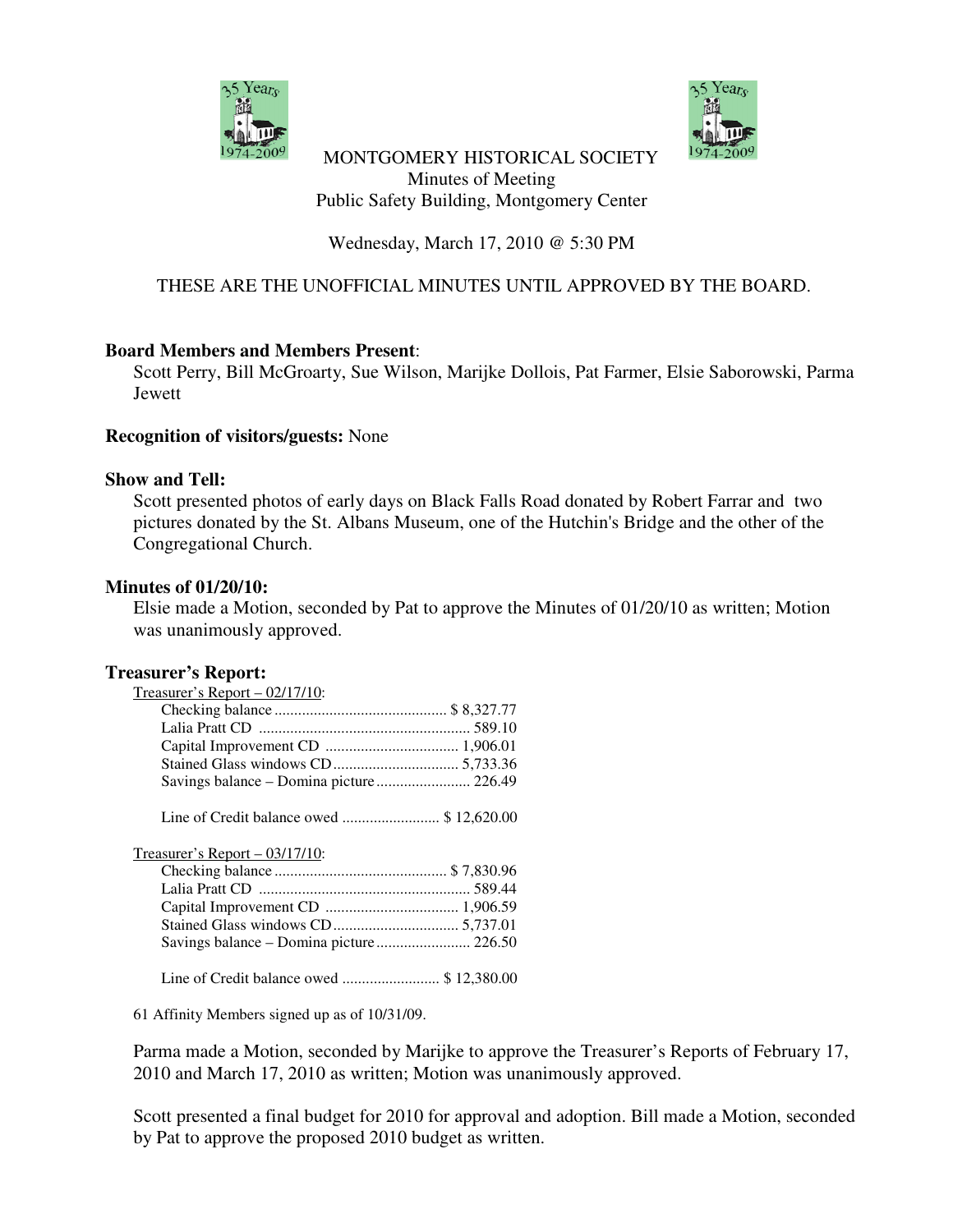The following changes were suggested:

Revenue: Line 20 – Interest Income – change to \$100 from \$250. Lines 28-30 – Special Donations – combine as all are currently at \$0.00. Expenses: Line 73 – Building Maintenance Misc. – change to Building Maintenance Pest Control Line 99 – Programs – delete "Speakers" – see Line 102

Elsie made a Motion, seconded by Bill to approve the proposed 2010 budget with amendments; Motion was unanimously approved

### . **Membership Update:**

Marijke reported 3 members renewed for \$175.00 for 2010.

# **Old Business:**

A. Pratt Hall –

- A) Front entryway project
	- A) Status Ken, Pat and Bill have agreed to be the overseeing team of the project.
	- B) Description of Work has been signed by the MHS (Scott) and forwarded to the State. Once approved, the formal Grant Agreement will be signed by the MHS and the project will be ready to go out for bid. Interest in doing the work has already been expressed by Knob Hill Joinery and McKernan Group – both have worked with Jan Lewandowski, author of the Technical Report.
	- C) Eastman Grant Status no response received to-date.
	- D) Clock no action.
- B. Town History Book Update Jo Anne announced the project at Town Meeting and distributed information sheets to obtain updated data.
- C. Regional Society Meeting Jan.  $27<sup>th</sup>$  Scott attended the meeting; it was similar to the previous meeting held in 2007; the MHS is in excellent shape in comparison with other societies re membership, income, communication, website and programs.
- D. Domina Print Fundraiser Update no prints have been sold since December; Scott reported that Noela suggested to use one of the prints to raffle at the August Art Show.
- E. 2010 Budget see Treasurer's Report above.
- E. Things to keep on the radar scope No action taken
	- Butler Decorative Cloth/Ledgers from Parker Store Bill B
	- Old Maps Project Scott
	- Grant writing
	- Elders Night III
	- T Shirt/Polo Shirt
	- Archives Update, Policy Straw Man Scott, Parma
	- Pratt Hall Rental Policy (Backup Policy)